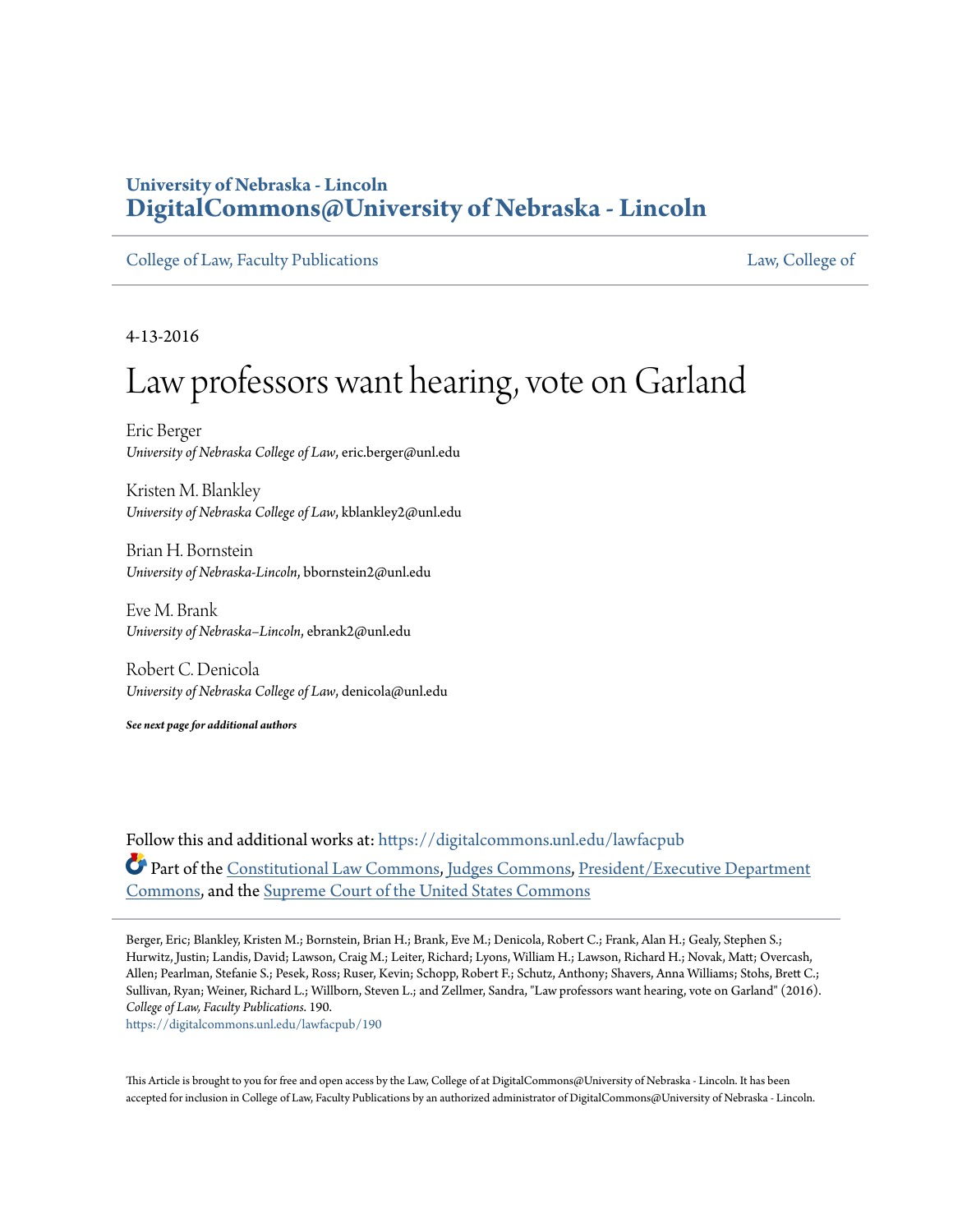## **Authors**

Eric Berger, Kristen M. Blankley, Brian H. Bornstein, Eve M. Brank, Robert C. Denicola, Alan H. Frank, Stephen S. Gealy, Justin Hurwitz, David Landis, Craig M. Lawson, Richard Leiter, William H. Lyons, Richard H. Lawson, Matt Novak, Allen Overcash, Stefanie S. Pearlman, Ross Pesek, Kevin Ruser, Robert F. Schopp, Anthony Schutz, Anna Williams Shavers, Brett C. Stohs, Ryan Sullivan, Richard L. Weiner, Steven L. Willborn, and Sandra Zellmer